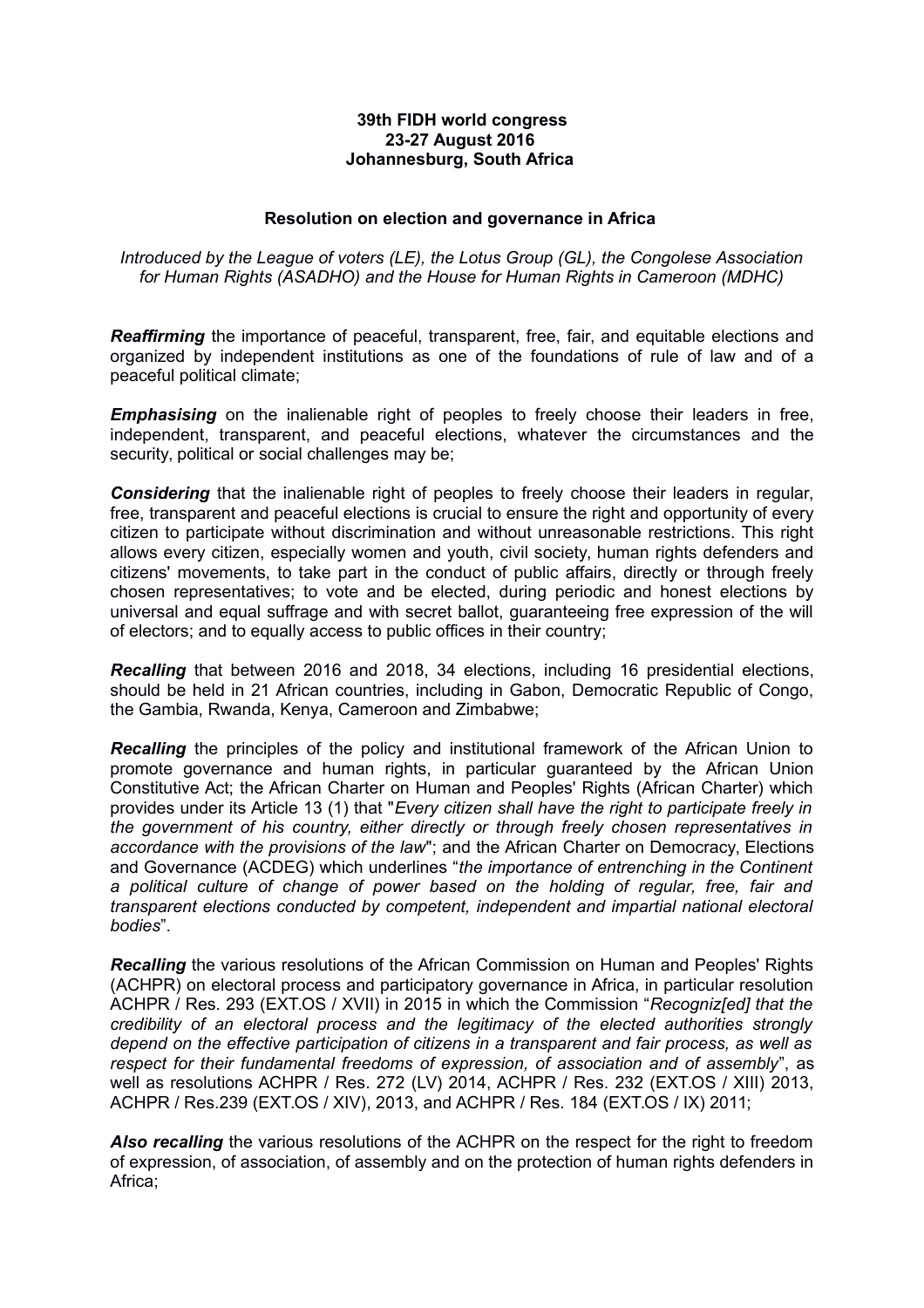**Deeply concerned** by the deteriorating of the security and pre-election environment in **Gabon** in recent weeks, especially characterized by political tensions related to numerous appeals against the validity of Ali Bongo's candidacy, the incumbent president, introduced by the opposition and rejected by the Constitutional Court on 25 July, but also allegations of fraud and corruption which undermined the preparation of the electoral roll for the election of 27 August 2016. *Condemning* the violent repression by security forces of a peaceful demonstration organized by political opposition on 23 July 2016, during which dozens of protesters were wounded, including by gunshot, and a dozen others were arrested. *Recalling* political authorities and all those involved of their responsibilities to ensure the smooth holding of the electoral deadline of 27 August and avoid any escalation of violence that could result in the commission of human rights violations;

**Deeply concerned** by the political and security situation in the Democratic Republic of Congo, where the tense pre-election context is marked by the absence of national political dialogue, especially with regard to the organization of the presidential election scheduled for this year 2016. *Condemning* the escalation of attacks of the government against the political opposition and independent civil society, especially against those who denounce the attempts of President Kabila to seek a third term despite the Congolese Constitution, by the use of arbitrary arrests and detentions, intimidation and harassment, including through the judiciary. *Denouncing* the systematic repression of public demonstrations since January 2015, and the excessive and disproportionate use of force, including lethal, against peaceful protesters in violation of international rules and standards applicable to law enforcement in public demonstrations management;

*Strongly condemning* the series of violence committed in the **east of the Democratic Republic of Congo**, including attacks against civilians in Beni and its region on 5 and 30 July 2016, and on the night of 13 to 14 August, killing 51 civilians this one night only, and in the Central Kasaï where violent clashes between the police and population in Tshimbulu led to the death of at least 19 persons, the disappearance of 4 individuals and the arrest of over 40 others. *Demanding* the continuation of thorough investigations to shed light on these events, identify all the perpetrators and ensure justice for victims with legal proceedings complying with principles of impartiality, independence and fairness, and refraining from using special courts like the special military court set up for the first trial of the alleged perpetrators of these massacres, opened on 20 August, 2016 in Beni;

**Deeply concerned** by the continuing deterioration of the security and human rights situation in **Ethiopia**, especially since November 2015 and the outbreak of the current crisis when large peaceful protests in Oromia and then in Amhara have violently been repressed by security forces, using excessive and disproportionate force, killing hundreds of peaceful demonstrators and resulting in mass arbitrary arrests and detentions. *Especially concerned* by the systematic use of widespread repression by authorities to face popular demands, frustrations and protests asking for a real political dialogue, respect for fundamental freedoms and human rights. *Strongly condemning* the repression of demonstrators calling for political reform, justice and the rule of law organised on 6 and 7 August 2016 in Oromia and Amhara, which resulted in the death of a hundred people and the arrest of hundreds of others, with some of whom that would still be held in training bases of the police and army and other unofficial detention centres and therefore particularly vulnerable to torture and other ll-treatments. *Recalling* that the deterioration of the security and human rights situation is part of the post-electoral context prevailing in the country, with increased popular protest since the Ethiopian People's Revolutionary Democratic Front (EPRDF), holding undivided power for 25 years, has increased its control during last general elections in May 2015 by winning all seats in Parliament;

*Recalling* the mobilization of dozens of African and international civil society organizations, and civic movements within the #MyVoteMustCount Coalition, initiated by FIDH, to fight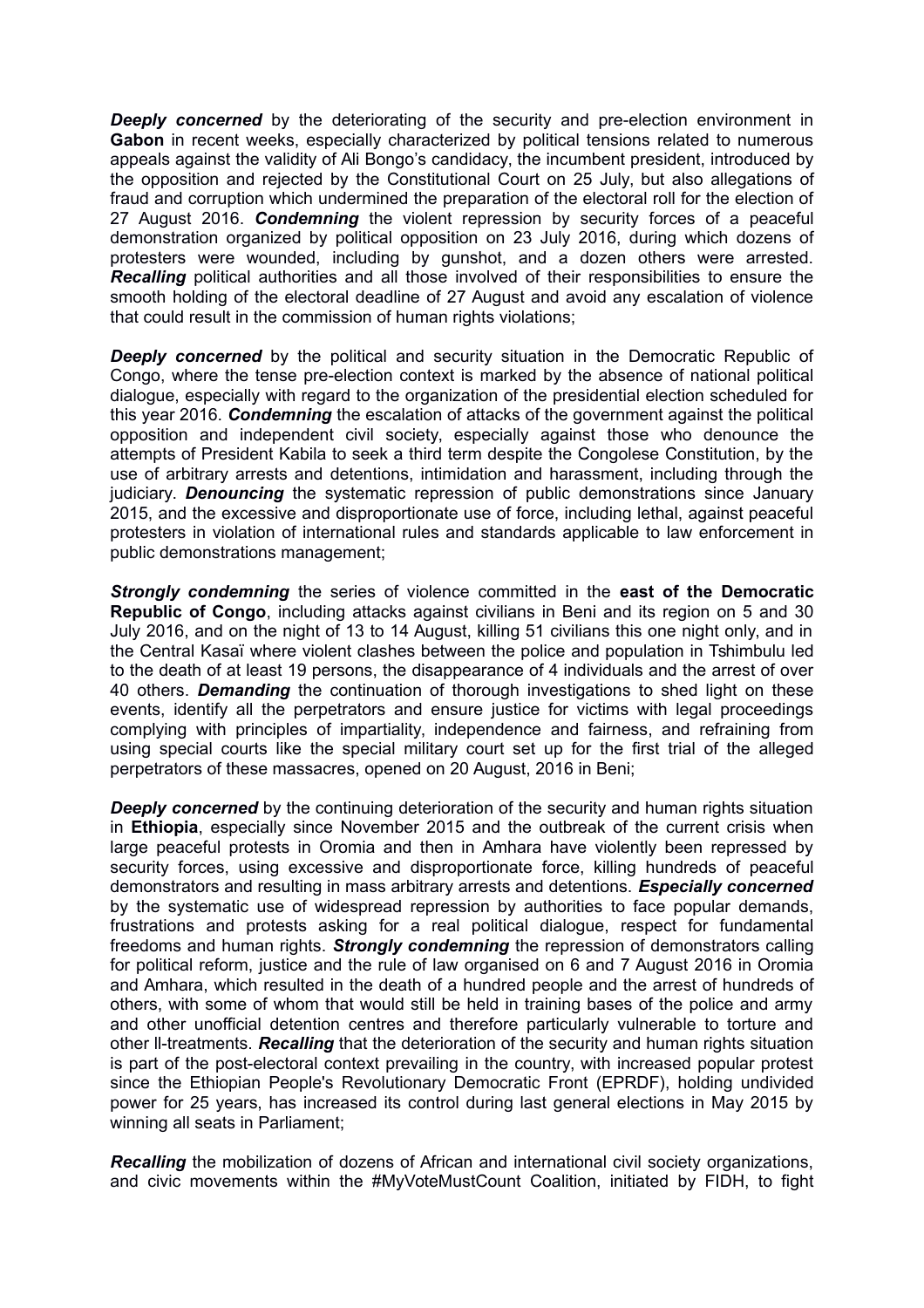against manipulation, fraud and violence due to flawed elections and to require governments respect for democratic principles and values, governance and human rights, especially during electoral processes;

*Recalling* also the adoption of the Roadmap for change through elections by 30 civil society organisations, human rights organisations and civic movements during the Dakar Conference on civic participation and the promotion of democracy in Africa on 18 and 19 July 2016;

## **FIDH, meeting on the occasion of its 39th Congress in Johannesburg, South Africa:**

*Urges political authorities, parties and actors of all States concerned by ongoing or planned electoral processes to :*

Before the elections

- Ensure full respect of all fundamental freedoms and human rights, notably of the rights to freedom of movement, expression, press, association and assembly ;
- Ensure the proper fonctioning, independence and impartiality of organs and institutions in charge of managing electoral processes (independent national electoral commissions, constitutional courts, ministries, administrative structures etc.) and, when appropriate, implement reforms to guarantee compliance with regional and international principles on the organisation of electoral processes ;
- Improve civil registration (establishment and issuance of identity documents) and the organisation of population censuses, particularly to ensure the early establishment of a credible, reliable and up-to-date electoral register ;
- Ensure that electoral maps and boundaries are made in compliance with and respect of demographic realities of the regions, and combat any attempts of manipulating electoral boundaries ;
- Respect the electoral timetable for planned elections as defined by independent organs and institutions in charge of managing the organisation of elections ;
- Include in the electoral law, when appropriate, capacity for civil society to seek legal remedies in the event of contested electoral results ;
- Prohibit, and when appropriate, fight against any amendment of constitutions and electoral laws only aiming at maintaining certain regimes and politicians in power, against democratic and governance principles and in a clear attempt from a minority to continue seizing national wealth and political systems ;
- Ensure education and sensitization of civilian populations, including religious and opinion leaders, on human rights' principles, the fight against corruption and buying of consciences;
- Allow the participation of all components of society, particularly civil society and civic movements, to the various stages of the electoral process before, during and after the elections;
- Ensure the protection of human rights defenders, civil society activists and journalists who are threatened because of their commitment to democracy or expressing peaceful protest against the ruling power;
- Demand and proceed with the immediate release of all those arrested and detained because of their commitment to a credible electoral process and respect for human rights.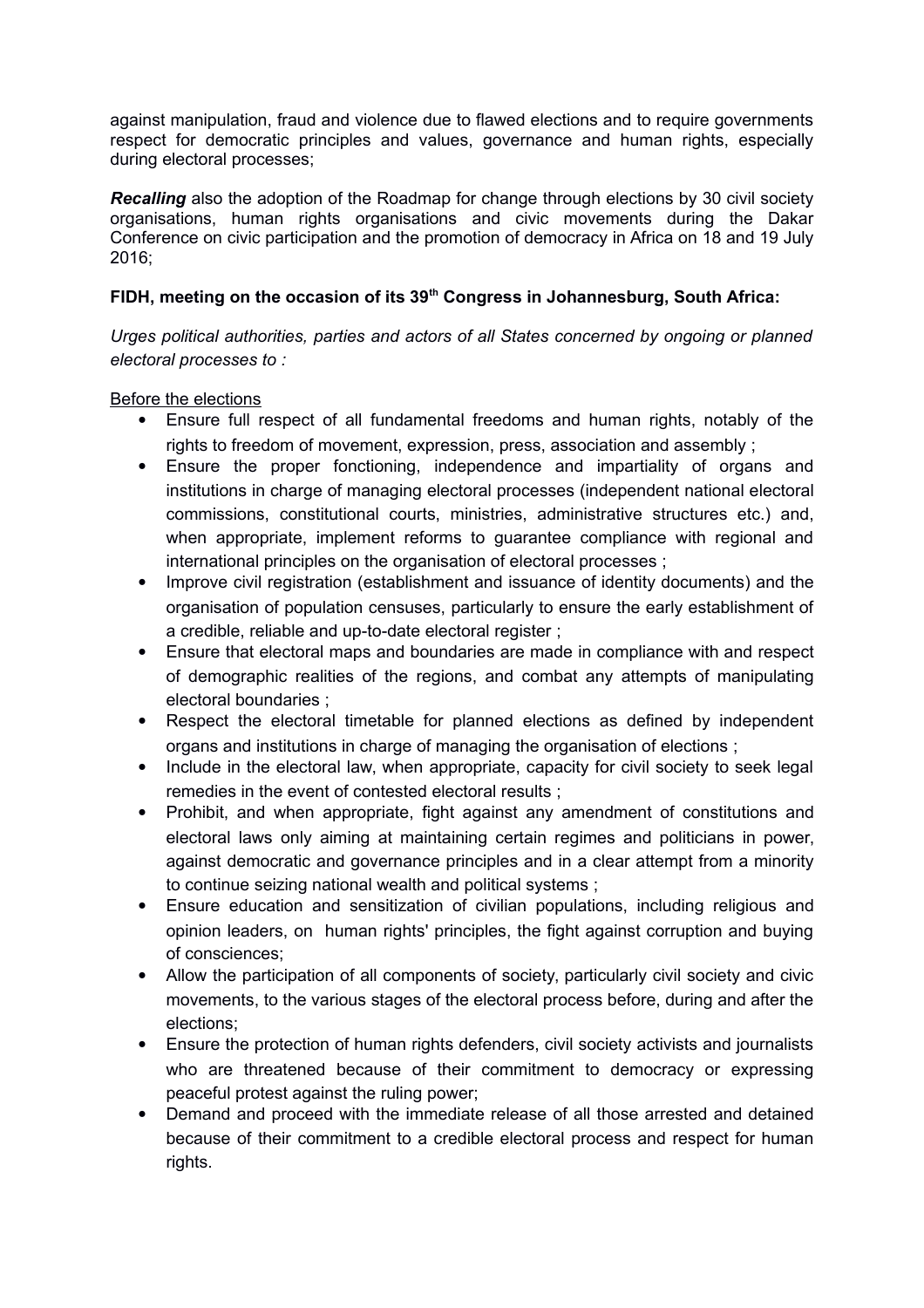During and after the elections

- Ensure favourable conditions for the holding of a credible, free and transparent election and to a peaceful post-electoral situation, including by:
	- Ensuring full respect for all fundamental freedoms and human rights in general, and in particular of freedom of movement, expression, press, association and peaceful assembly;
	- Prohibiting all violence against populations and fighting against attempts of potential violence, in accordance with national, regional and international standards on human rights;
	- Authorizing and allowing all necessary conditions for an active citizen observation;
	- Ensuring the normal functioning of all means of communication at the national and international levels (phone, SMS, internet);
	- Identifying, when applicable, human rights violations committed during the electoral process and carrying thorough, independent and impartial investigations in order to identify and punish their perpetrators and bring justice to victims;
	- Guaranteeing that the announcement of results is done in line with legal provisions, including within the legal deadlines set by the body and/or institution in charge of managing electoral processes, and without any political interference;
	- Using only legal remedies before the election judge or any competent institution, in case of dispute on the election results, and prohibiting and condemning any post-electoral violence;
	- Considering and implementing the recommendations made by civil society in the management of post-electoral situation;
	- Taking into consideration and implementing the recommendations made by civil society in the management of the post-electoral situation;
	- Implementing audits of electoral processes and ensuring the implementation of their recommendations;
	- Ensuring the protection of human rights defenders, civil society activists and journalists who are threatened because of their commitment to democracy or expressing peaceful protest against the ruling power;
	- Demanding and proceeding with the immediate release of all those arrested and detained because of their commitment to a credible electoral process and respect for human rights.

## *Urges the African Union and its member states to:*

- Ratify and comply with the African Charter on Democracy, Elections and Governance (ACDEG) for those who have not yet done so, including by introducing its provisions in domestic laws and promoting their appropriation by citizens;
- Recognize non-consensual change of constitution, civil coup d'état and other electoral manipulation as unconstitutional changes of power provided for and punished by Article 30 of the Constitutive Act of the African Union, Article 7g of the Protocol on the establishment of the Peace and Security Council of the African Union and the Lomé Declaration; and act for the African Union to adopt a complementary set of sanctions in case of violations of these provisions;
- Adopt national electoral laws guaranteeing domestic implementation of international and regional principles;
- Facilitate the participation of civil society organizations and civic movements in electoral processes, including by entrenching citizen election observation as a constitutional right;
- Demanding and proceeding with the immediate release of all those arrested and detained because of their commitment to a credible electoral process and respect for human rights.